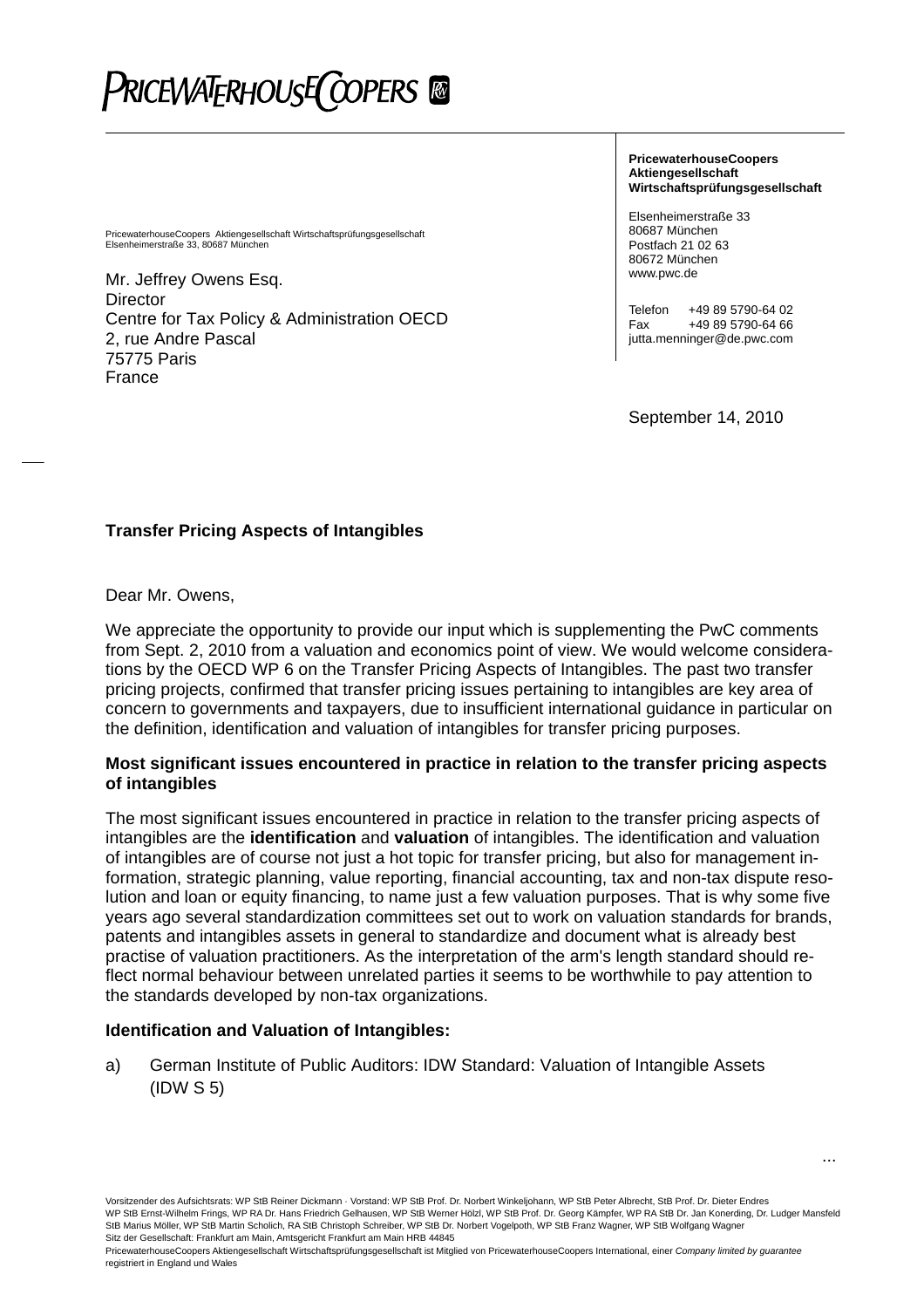The Institut der Wirtschaftsprüfer in Deutschland e.V. (the Institute of Public Auditors in Germany, Incorporated Association – IDW) is a privately run organisation established to serve the interests of its members who comprise both individual Wirtschaftsprüfer (German Public Auditors) and Wirtschaftsprüfungsgesellschaften (German Public Audit firms). The IDW was established on a voluntary basis rather than having been established under German law. In accordance with its Articles of Incorporation, the IDW does not operate as a commercial business and is a not-for-profit organisation.

The IDW S 5 (standard on the valuation of intangible assets) is an open standard, which was first published in 2007 giving guidance on the general framework as well as on the valuation of brands. It was supplemented by the special principles for the valuation of customer-related intangible assets in 2009 and will be more or less accomplished this year by the valuation principles for technology-based intangibles. So far the IDW S 5 is well received not just by German companies with a national and international focus but also by companies with headquarters outside Germany, as it was the first monetary valuation standard to be published on the framework of intangibles and brands.

The IDW standard sets forth the principles according to which auditors value intangibles. These principles are primarily based on general business valuation procedures and not for the question of whether intangible assets can be accounted for and how they are valued for measurement purposes. The standard starts with the general principles for valuing intangibles before focussing on the special considerations relating to the brands, customer-related intangibles and technology-related intangibles.

b) International Organization for Standardization: ISO Standard 10668: Brand valuation – Requirements for monetary brand valuation

The ISO (International Organization for Standardization) is a worldwide federation of national standards bodies. The ISO's work programme ranges from standards for traditional activities, to standards for good management practice and for services (such as the ISO 10668). ISO standards are voluntary. As a non-governmental organization, ISO has no legal authority to enforce the implementation of its standards.

ISO standards are developed by technical committees comprising experts from the industrial, technical and business sectors which have asked for the standards, and which subsequently put them to use. These experts may be joined by representatives of government agencies, testing laboratories, consumer associations, non-governmental organizations and academic circles. The experts participate as national delegations, chosen by the ISO national member institute for the country concerned. These delegations are required to represent not just the views of the organizations in which their participating experts work, but of other stakeholders too. According to ISO rules, the member institute is expected to take account of the views of the range of parties interested in the standard under development. This enables them to present a consolidated, national consensus position to the technical committee. All international standards are reviewed at the least three years after publication and every five years after the first review by all the ISO member bodies. A majority of the members decides whether an international standard should be confirmed, revised or withdrawn.

According to the introduction of the ISO 10668 the international standard provides a consistent, reliable approach to brand valuation, including financial, behavioural and legal aspects. The ISO 10668 was approved end of July this year and will soon be published.

c) German Institute for Standardization: Draft of the DIN Norm 77100: Patent valuation – General principles for monetary patent valuation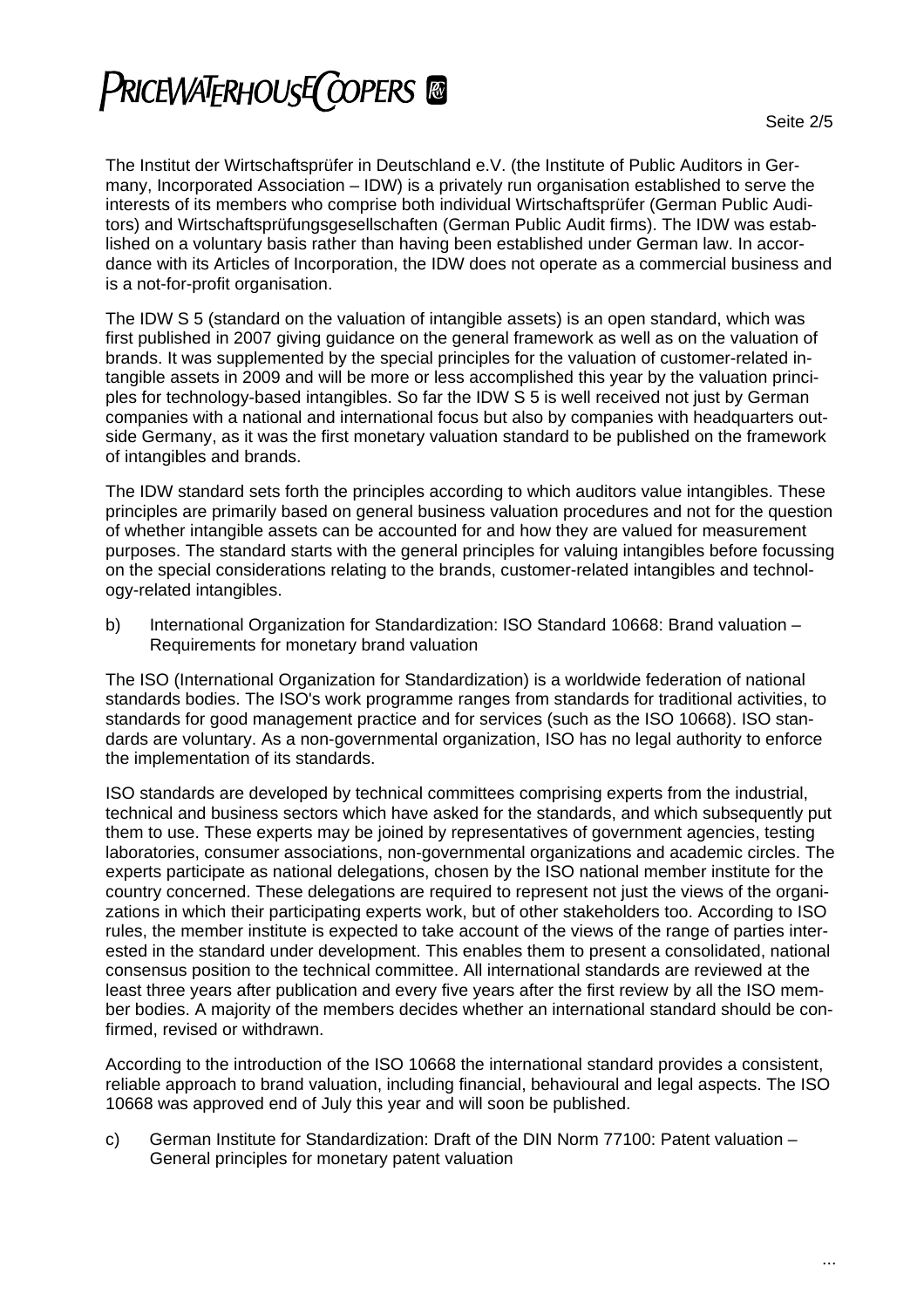## **PRICEWATERHOUSE COPERS &**

The Deutsches Institut für Normung e.V. (the German Institute for Standardization – DIN) develops norms and standards as a service to industry, state and society as a whole. By agreement with the German Federal Government, DIN is the acknowledged national standards body that represents German interests in European and international standards organizations. Ninety percent of the standards work now carried out by DIN are international in nature. DIN's primary task is to work closely with its stakeholders to develop consensus-based standards that meet the market requirements. DIN is a registered non-profit association.

The draft of the DIN Norm 77100 on the valuation of patents was published in June this year and is open to comments until  $7<sup>th</sup>$  of October 2010. The expectation is that it will be approved and published this year. According to the scope of the norm it specifies requirements for procedures and methods of monetary patent value measurement as well as their interdependent value drivers. Depending on the availability and the quality of the data for such a valuation the different valuation approaches are prioritized. The norm specifies a framework for patent valuation, including objectives, bases of valuation, approaches to valuation, methods of valuation, sourcing of quality data and assumptions including the reporting of results of such a valuation.

Although it is too soon to judge the acceptance of the DIN as well as the ISO valuation standards on patents and brands it should be stressed that according to the general rule of the standardization bodies both technical committees took account of the views of the range of parties interested in the standard under development, which led to a consolidated, interdisciplinary view on the value drivers of the brands and patents and their effect on a monetary valuation of these intangibles. That is why it is expected that the standards will be well received by multinational companies in giving guidance on how to interdisciplinary acknowledge the business effects of the most important intangibles.

## **Definition of Intangibles**

In contrast to the importance of the identification and the valuation of intangibles the abstract definition of the intangibles is from a pure practical point of view highly controversial. We therefore would like to suggest, not to start with defining the intangibles as our experience from other technical committees is, that this is a rather lengthy process with no sufficient benefit. Instead we believe it worthwhile to focus on the business effects of the intangibles. These business effects must be acknowledged as part of the identification and valuation of the intangibles. If the OECD would like to give some guidance on the technical terms and definitions for the two most important intangibles assets, brands and patents, it might like to consider using the terms and definitions of the ISO standard on brand valuation and the DIN standard on patent valuation.

Some of the comments in the past projects suggested that compensation should be provided only where legally protected property interests, including interests in legally protected intangible property, are transferred. We do not support this view, as it is too narrow. In practice the question whether an intangible is legally protected depends on the one hand on the legal strategy of the company and on the other hand on the question whether and how it is legally protectable. Instead the business impact of a legal protection as well as the quality of its protection should be taken care of in determining the risks associated with the intangible. This is by the way one of the fundamental requirements of all the above mentioned valuation standards.

### **The existing OECD guidance and focus of further work of the OECD**

OECD guidance on the transfer pricing aspects of intangibles is currently found in the TPG, especially in Chapters VI and VIII. A general update of the TPG is available in the revised Chapters I-III and in the new chapter IX: Report on the Transfer Pricing Aspects of Business Restructuring. Intangibles are also addressed in the July 2008 Report on the Attribution of Profits to Permanent Establishments and in the Commentary on Article 12 of the Model Tax Convention.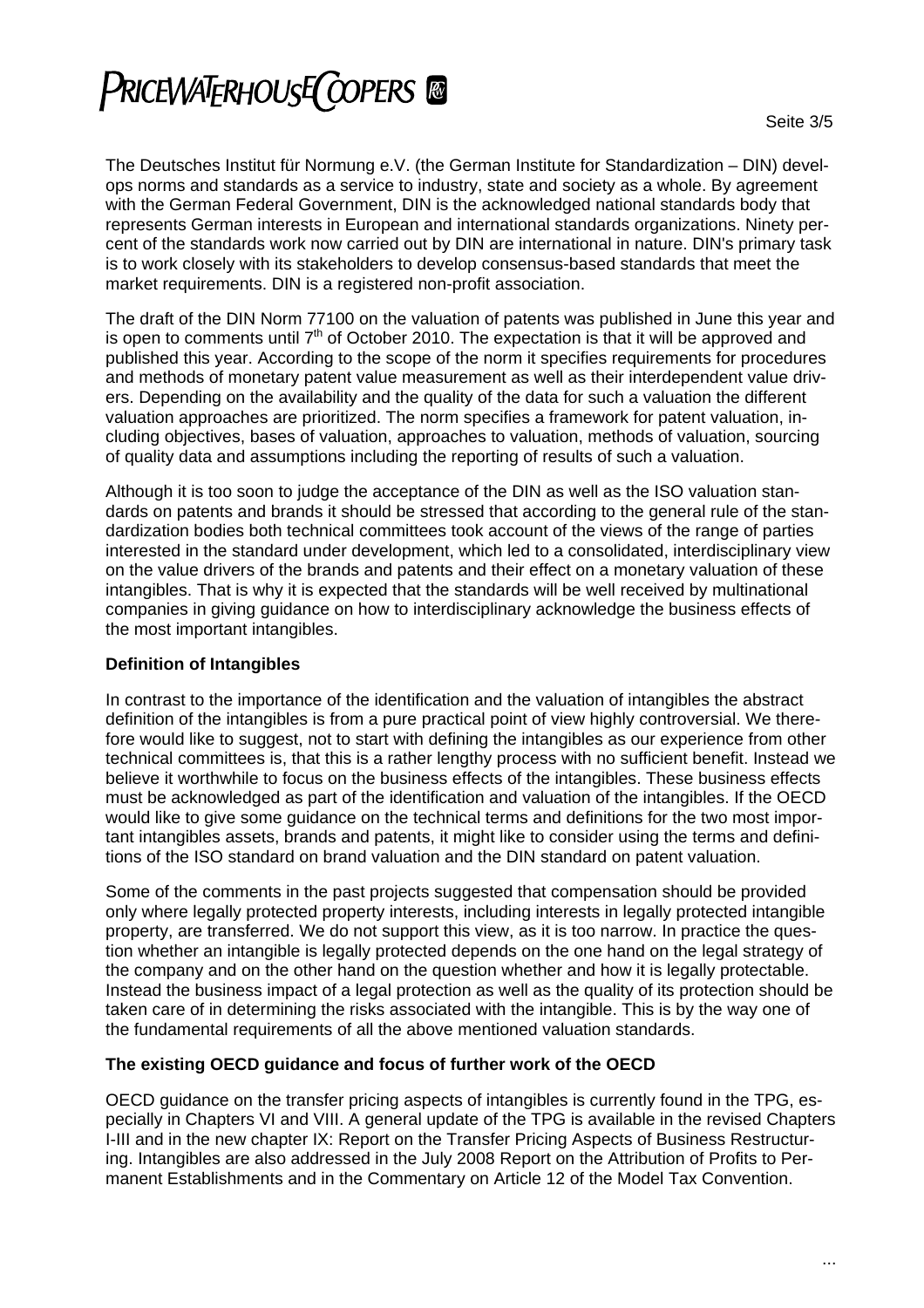## PRICEWATERHOUSE COPERS ®

In Chapter VI of the existing TPG on the special considerations for intangible property the focus is already accurately on the most important value drivers of intangible property i.e. patents and trademarks or as defined a bit more broadly on the trade intangibles and the marketing intangibles. Regarding "trade" intangibles we would like to suggest rephrasing the term into technologybased intangible to be in line with the above mentioned standards.

The general description of the marketing and the trade intangibles covers quite diligently the value drivers and the business effects of these intangibles. What is currently missing is guidance on how the information gathered should be used i.e. how these factors are interlinked, what effect they have on the value of the intangibles and how to avoid double counting of risks and returns. The identification of patents and trademarks is quite helpful, although we would like to recommend to not so much focus on comparing these two different categories of intangibles, but rather use both as an anchor to qualify the business effects of other intangibles in the group they are belonging to, which is for trademarks the family of marketing intangibles and for patents the trade intangibles. In addition we think that in the TPG there should be included some comments on the sometimes called "soft intangibles" like workforce in place, business synergies, goodwill and going concern value. We would like to call these intangibles derivate intangibles, because they only will be effective through the use of other intangibles or tangibles. That is why we believe their nature should be reflected in the analysis of the value drivers of their base intangible or tangible.

As already stated in the TPG the arm's length pricing for intangible property must take into account for the purpose of comparability the perspective of both the transferor of the property and the transferee. As this means having regard to other options realistically available there should be some guidance on how to apply this assumption regarding the valuation of intangibles. In the case, where intangible property will be bundled in a package by contract it would be helpful to reflect on how a package valuation should look like in such cases.

Regarding the calculation of arm's length prices it is accurately stressed in the TPG that the expected benefits from the intangible property (determined through a net present value calculation) should be considered. The other factors mentioned are helpful although not exhaustive and it should be expressed that these factors are included in the net present value calculation. An additional hint would also be helpful, that based on the net present value calculation the implicit licence rate can be derived and be used as a basis for licence agreements under arm's length considerations. We highly appreciate that the current TPG already favour the price premium approach for a brand valuation, as this is the preferred method for the valuation of intangibles of the above mentioned valuation standards. We would just like to recommend choosing this approach also for the trade intangibles, as the rationale behind is exactly the same, i.e. what price or volume premium can be achieved in the market by providing the technology.

Regarding the arm's length pricing when valuation is highly uncertain at the time of the transaction we would like to include some remarks on the nature of intangibles such as brands. As intangibles are in contrast to tangibles ubiquitous and as they are highly sensitive they can have a high volatility. It is like the saying: You build up a good reputation in 20 years and can destroy it in 20 seconds. On the other hand a brand can lend additional stability to the company in cases where a negative incident is overcompensated by a smart communication and response. As this is inherent to intangibles, an independent enterprise being familiar with the type of intangible would know this and would judge very carefully the valuation rather by the rationale of the economic assumptions at the time of the valuation than by reserving the right to make future adjustments. If such a careful valuation has not been performed (contrary to the behaviour of real third parties) tax administration might argue that third parties – without such very careful valuation – would have agreed on a price adjustment clause. But the OECD guidelines should avoid the impression that for intangibles a price adjustment clause is more or less in any case mandatory.